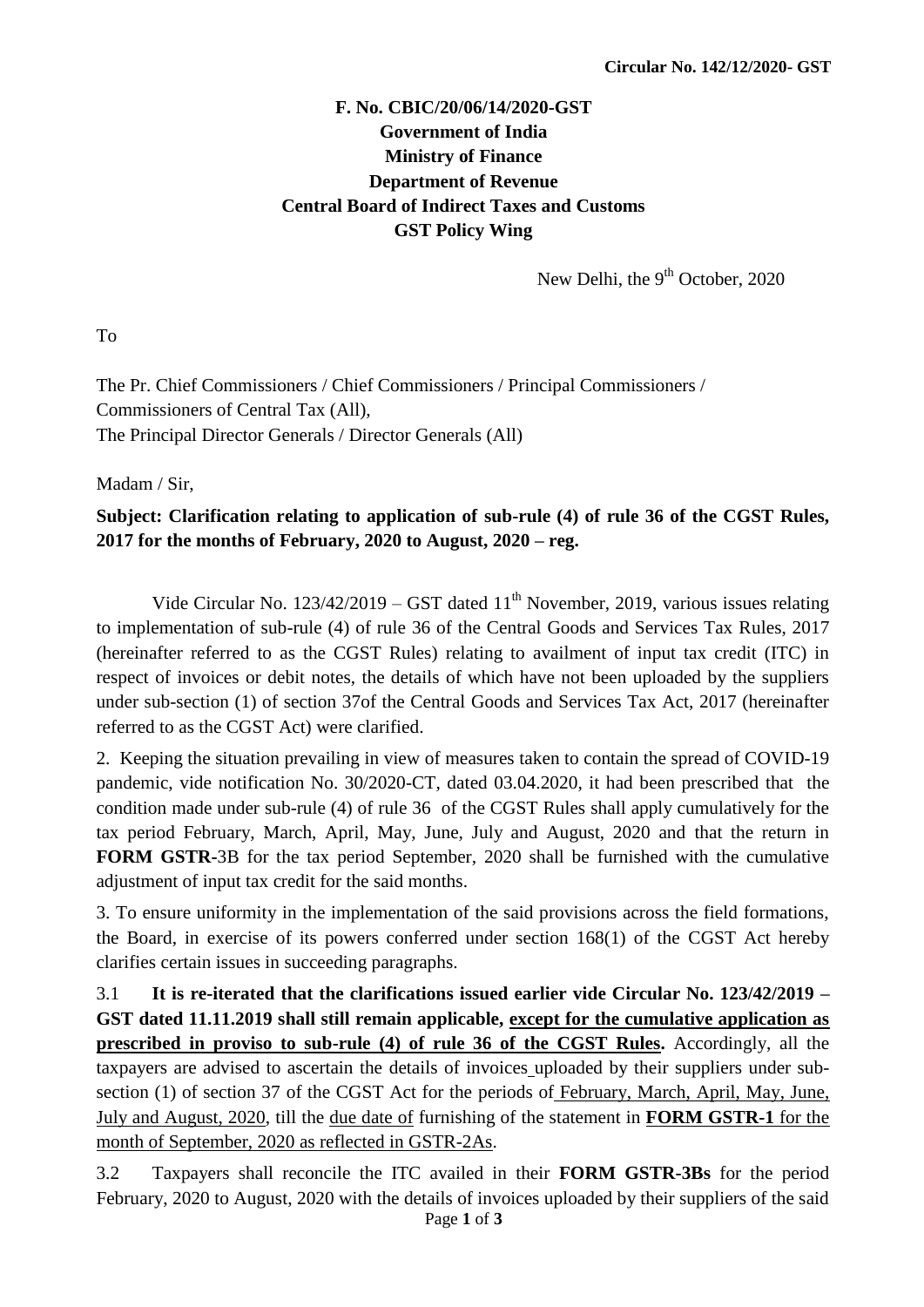months, till the due date of furnishing **FORM GSTR-1** for the month of September, 2020. The cumulative amount of ITC availed for the said months in **FORM GSTR-3B** should not exceed 110% of the cumulative value of the eligible credit available in respect of invoices or debit notes the details of which have been uploaded by the suppliers under sub-section (1) of section 37 of the CGST Act, till the due date of furnishing of the statements in **FORM GSTR-1** for the month of September, 2020.

3.3 It may be noted that availability of 110% of the cumulative value of the eligible credit available in respect of invoices or debit notes the details of which have been uploaded by the suppliers under sub-section (1) of section 37 of the CGST Act does not mean that the total credit can exceed the tax amount as reflected in the total invoices for the supplies received by the taxpayer i.e. the maximum credit available in terms of provisions of section 16 of the CGST Act.

3.4 The excess ITC availed arising out of reconciliation during this period, if any, shall be required to be reversed in Table 4(B)(2) of FORM GSTR**-3B,** for the month of September, 2020. Failure to reverse such excess availed ITC on account of cumulative application of sub-rule (4) of rule 36 of the CGST Rules would be treated as availment of ineligible ITC during the month of September, 2020.

4. The manner of cumulative reconciliation for the said months in terms of proviso to subrule (4) of rule 36 of the CGST Rules is explained by way of illustration, in a tabulated form, below.

| <b>Table I</b>                                                                                                                                                 |                                                                                                                                                                  |                                                                                                             |                                                                                                                                                                                |                                                                                       |
|----------------------------------------------------------------------------------------------------------------------------------------------------------------|------------------------------------------------------------------------------------------------------------------------------------------------------------------|-------------------------------------------------------------------------------------------------------------|--------------------------------------------------------------------------------------------------------------------------------------------------------------------------------|---------------------------------------------------------------------------------------|
| <b>Tax period</b>                                                                                                                                              | <b>Eligible ITC</b><br>as per the<br>provisions of<br><b>Chapter V of</b><br>the CGST<br><b>Act and the</b><br>rules made<br>thereunder,<br>except rule<br>36(4) | <b>ITC</b><br>availed by<br>the<br>taxpayer<br>(recipient)<br>in GSTR-<br>3B of the<br>respective<br>months | <b>Invoices on</b><br>which ITC is<br>eligible and<br>uploaded by the<br>suppliers till<br>due date of<br><b>FORM GSTR-1</b><br>for the tax<br>period of<br>September,<br>2020 | <b>Effect of cumulative</b><br>application of rule $36(4)$<br>on availability of ITC. |
| Feb, 2020                                                                                                                                                      | 300                                                                                                                                                              | 300                                                                                                         | 270                                                                                                                                                                            | Maximum eligible ITC in                                                               |
| March, 2020                                                                                                                                                    | 400                                                                                                                                                              | 400                                                                                                         | 380                                                                                                                                                                            | terms of rule $36(4)$ is 2450                                                         |
| April, 2020                                                                                                                                                    | 500                                                                                                                                                              | 500                                                                                                         | 450                                                                                                                                                                            | $+[10\% \text{ of } 2450] = 2695.$                                                    |
| May, 2020                                                                                                                                                      | 350                                                                                                                                                              | 350                                                                                                         | 320                                                                                                                                                                            | Taxpayer had availed ITC                                                              |
| June, 2020                                                                                                                                                     | 450                                                                                                                                                              | 450                                                                                                         | 400                                                                                                                                                                            | of 2750. Therefore, ITC of<br>55 [2750-2695] would be                                 |
| July, 2020                                                                                                                                                     | 550                                                                                                                                                              | 550                                                                                                         | 480                                                                                                                                                                            | required to be reversed as                                                            |
| August, 2020                                                                                                                                                   | 200                                                                                                                                                              | 200                                                                                                         | 150                                                                                                                                                                            | mentioned in para 3.4.                                                                |
| <b>TOTAL</b>                                                                                                                                                   | 2750                                                                                                                                                             | 2750                                                                                                        | 2450                                                                                                                                                                           | above.                                                                                |
| <b>ITC Reversal required to the extent of 55</b>                                                                                                               |                                                                                                                                                                  |                                                                                                             |                                                                                                                                                                                |                                                                                       |
| September, 2020                                                                                                                                                | 500                                                                                                                                                              | 385                                                                                                         | 350                                                                                                                                                                            | 10% Rule shall apply<br>independently for<br>September, 2020                          |
| In the FORM GSTR-3B for the month of September, 2020, the tax payer shall avail ITC of<br>385 under Table 4(A) and would reverse ITC of 55 under Table 4(B)(2) |                                                                                                                                                                  |                                                                                                             |                                                                                                                                                                                |                                                                                       |